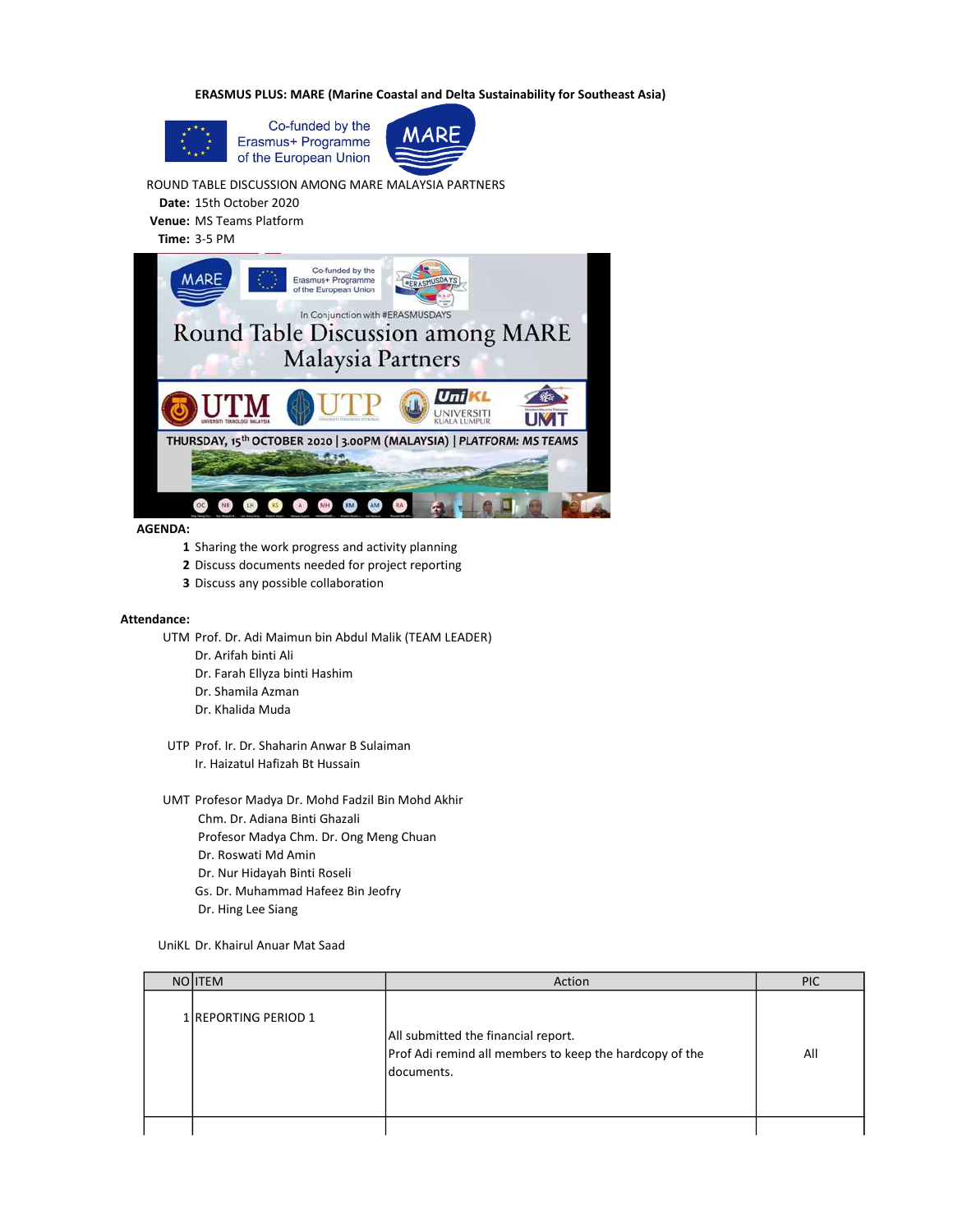| 2 EQUIPMENT QUOTATION                              | All partners have submit quotations for the equipment and<br>justification of changing the equipment list as requested.<br>Dr. Khairul will follow up on the money transfer for second<br>payment.<br>-Include keynote lecture and paper presentation by Malaysia and<br>international partners                                                                                               | Dr Khairul UniKL<br>All |
|----------------------------------------------------|-----------------------------------------------------------------------------------------------------------------------------------------------------------------------------------------------------------------------------------------------------------------------------------------------------------------------------------------------------------------------------------------------|-------------------------|
| 3 ACTIVITY ACCORDING TO THE<br>PROJECT PLAN AND WP | 1. Two seminars in Johor Bahru are cancelled due to pandemic.<br>One activity should be organized in order to replace those<br>seminars.<br>- Effect the members unable to use the travel budget<br>-UTM will organize one/two day online seminar.                                                                                                                                            | <b>UTM</b>              |
|                                                    | 2. Revision of existing and development of new BSc/MSc courses.<br>Members raise concern about:<br>a) When should the courses be launched.<br>Members agree the courses should be launched not late than<br>September 2021.                                                                                                                                                                   | All                     |
|                                                    | b) The number of students registered<br>The course should be given to at least two cohort for the course<br>reflection                                                                                                                                                                                                                                                                        | All                     |
|                                                    | c)How the courses are reviewed and how to decide the<br>modification?<br>-UniKL give example to prepare proper documentations like letter<br>and form for the curriculum review                                                                                                                                                                                                               |                         |
|                                                    | 3. Development and maintenance of MARE www portal, social<br>media accounts and promotion plan<br>-UTP has develop social media account for the project, One                                                                                                                                                                                                                                  |                         |
|                                                    | account for all partners.<br>https://www.facebook.com/MARE.Project2020                                                                                                                                                                                                                                                                                                                        | <b>UTP</b>              |
|                                                    | -All partners is advised to create one section under their<br>institutional webpage to put the information about MARE<br>4. Development of ToR for PhD research framework and<br>organizational arrangements for research training<br>-Members should prepare a list of informal activities(no credit                                                                                         | All                     |
|                                                    | involved) for PhD students so that they can improve awareness<br>about marine environment and sustainability<br>-Prof Adi ask suggestion on the framework, as UTM has a list of<br>PhD students who do research on marine environment<br>-Dr Fadzil inform there is a 2-weeks program for students from<br>other universities to visit Institute Oceanography and<br>Environment (INOS), UMT. | UTM & UMT               |
|                                                    | -Prof Adi request to include Delft 3D short course for the PhD<br>students in the PhD framework<br>-The PhD framework will be prepared according to the UMT<br>Inbound Program                                                                                                                                                                                                                |                         |
|                                                    | 5. Development of TOR for mobility and research-practice<br>collaboration arrangements<br>-UTM partner plan to invite NGOs and Marine Department to the<br>MARE Seminar so that we can share about MARE and its content                                                                                                                                                                       | <b>UTM</b>              |